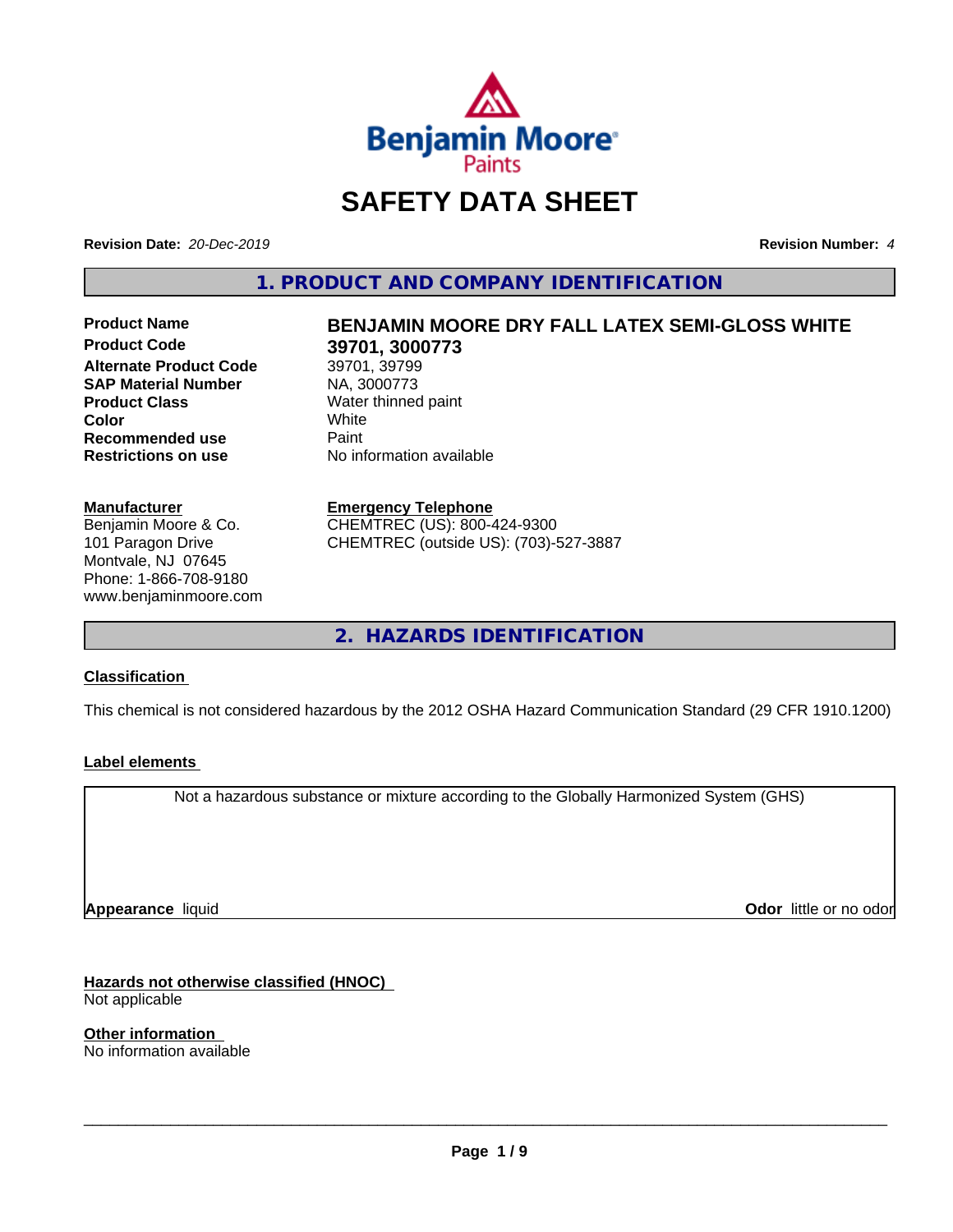# **3. COMPOSITION INFORMATION ON COMPONENTS**

\_\_\_\_\_\_\_\_\_\_\_\_\_\_\_\_\_\_\_\_\_\_\_\_\_\_\_\_\_\_\_\_\_\_\_\_\_\_\_\_\_\_\_\_\_\_\_\_\_\_\_\_\_\_\_\_\_\_\_\_\_\_\_\_\_\_\_\_\_\_\_\_\_\_\_\_\_\_\_\_\_\_\_\_\_\_\_\_\_\_\_\_\_

| <b>Chemical name</b>                                                         | CAS No.    | Weight-%  |
|------------------------------------------------------------------------------|------------|-----------|
| Titanium dioxide                                                             | 13463-67-7 | $10 - 15$ |
| Limestone                                                                    | 1317-65-3  | - 5       |
| Kaolin                                                                       | 1332-58-7  | - 5       |
| Propanoic acid, 2-methyl-, monoester with<br>2,2,4-trimethyl-1,3-pentanediol | 25265-77-4 | - 5       |

|                                                  | 4. FIRST AID MEASURES                                                                                      |
|--------------------------------------------------|------------------------------------------------------------------------------------------------------------|
| <b>General Advice</b>                            | No hazards which require special first aid measures.                                                       |
| <b>Eye Contact</b>                               | Rinse thoroughly with plenty of water for at least 15 minutes and consult a<br>physician.                  |
| <b>Skin Contact</b>                              | Wash off immediately with soap and plenty of water while removing all<br>contaminated clothes and shoes.   |
| <b>Inhalation</b>                                | Move to fresh air. If symptoms persist, call a physician.                                                  |
| Ingestion                                        | Clean mouth with water and afterwards drink plenty of water. Consult a physician<br>if necessary.          |
| <b>Most Important</b><br><b>Symptoms/Effects</b> | None known.                                                                                                |
| <b>Notes To Physician</b>                        | Treat symptomatically.                                                                                     |
|                                                  | 5. FIRE-FIGHTING MEASURES                                                                                  |
| <b>Suitable Extinguishing Media</b>              | Use extinguishing measures that are appropriate to local<br>circumstances and the surrounding environment. |

| Protective equipment and precautions for firefighters                                   | As in any fire, wear self-contained breathing apparatus<br>pressure-demand, MSHA/NIOSH (approved or equivalent)<br>and full protective gear. |
|-----------------------------------------------------------------------------------------|----------------------------------------------------------------------------------------------------------------------------------------------|
| <b>Specific Hazards Arising From The Chemical</b>                                       | Closed containers may rupture if exposed to fire or<br>extreme heat.                                                                         |
| Sensitivity to mechanical impact                                                        | No                                                                                                                                           |
| Sensitivity to static discharge                                                         | No.                                                                                                                                          |
| <b>Flash Point Data</b><br>Flash point (°F)<br><b>Flash Point (°C)</b><br><b>Method</b> | Not applicable<br>Not applicable<br>Not applicable                                                                                           |
| <b>Flammability Limits In Air</b>                                                       |                                                                                                                                              |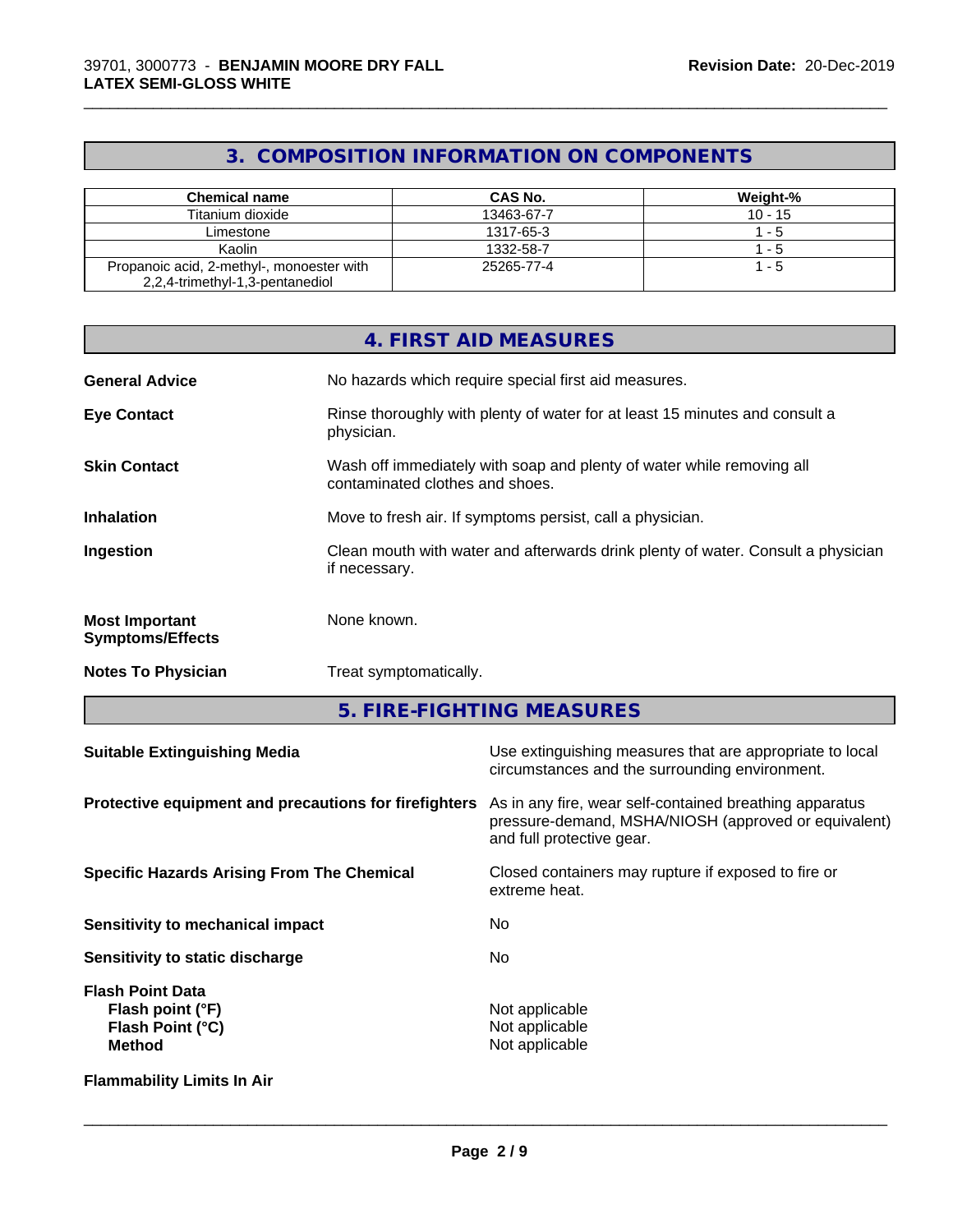#### **Lower flammability limit:** Not applicable **Upper flammability limit:** Not applicable

\_\_\_\_\_\_\_\_\_\_\_\_\_\_\_\_\_\_\_\_\_\_\_\_\_\_\_\_\_\_\_\_\_\_\_\_\_\_\_\_\_\_\_\_\_\_\_\_\_\_\_\_\_\_\_\_\_\_\_\_\_\_\_\_\_\_\_\_\_\_\_\_\_\_\_\_\_\_\_\_\_\_\_\_\_\_\_\_\_\_\_\_\_

**NFPA Health:** 1 **Flammability:** 0 **Instability:** 0 **Special:** Not Applicable

#### **NFPA Legend**

- 0 Not Hazardous
- 1 Slightly
- 2 Moderate
- 3 High
- 4 Severe

*The ratings assigned are only suggested ratings, the contractor/employer has ultimate responsibilities for NFPA ratings where this system is used.*

*Additional information regarding the NFPA rating system is available from the National Fire Protection Agency (NFPA) at www.nfpa.org.*

#### **6. ACCIDENTAL RELEASE MEASURES**

| <b>Personal Precautions</b>      | Avoid contact with skin, eyes and clothing. Ensure adequate ventilation.                                                                                                         |  |  |
|----------------------------------|----------------------------------------------------------------------------------------------------------------------------------------------------------------------------------|--|--|
| <b>Other Information</b>         | Prevent further leakage or spillage if safe to do so.                                                                                                                            |  |  |
| <b>Environmental precautions</b> | See Section 12 for additional Ecological Information.                                                                                                                            |  |  |
| <b>Methods for Cleaning Up</b>   | Soak up with inert absorbent material. Sweep up and shovel into suitable<br>containers for disposal.                                                                             |  |  |
|                                  | 7. HANDLING AND STORAGE                                                                                                                                                          |  |  |
| <b>Handling</b>                  | Avoid contact with skin, eyes and clothing. Avoid breathing vapors, spray mists or<br>sanding dust. In case of insufficient ventilation, wear suitable respiratory<br>equipment. |  |  |
| <b>Storage</b>                   | Keep container tightly closed. Keep out of the reach of children.                                                                                                                |  |  |
| <b>Incompatible Materials</b>    | No information available                                                                                                                                                         |  |  |
|                                  |                                                                                                                                                                                  |  |  |

# **8. EXPOSURE CONTROLS/PERSONAL PROTECTION**

#### **Exposure Limits**

#### **Legend**

ACGIH - American Conference of Governmental Industrial Hygienists Exposure Limits

OSHA - Occupational Safety & Health Administration Exposure Limits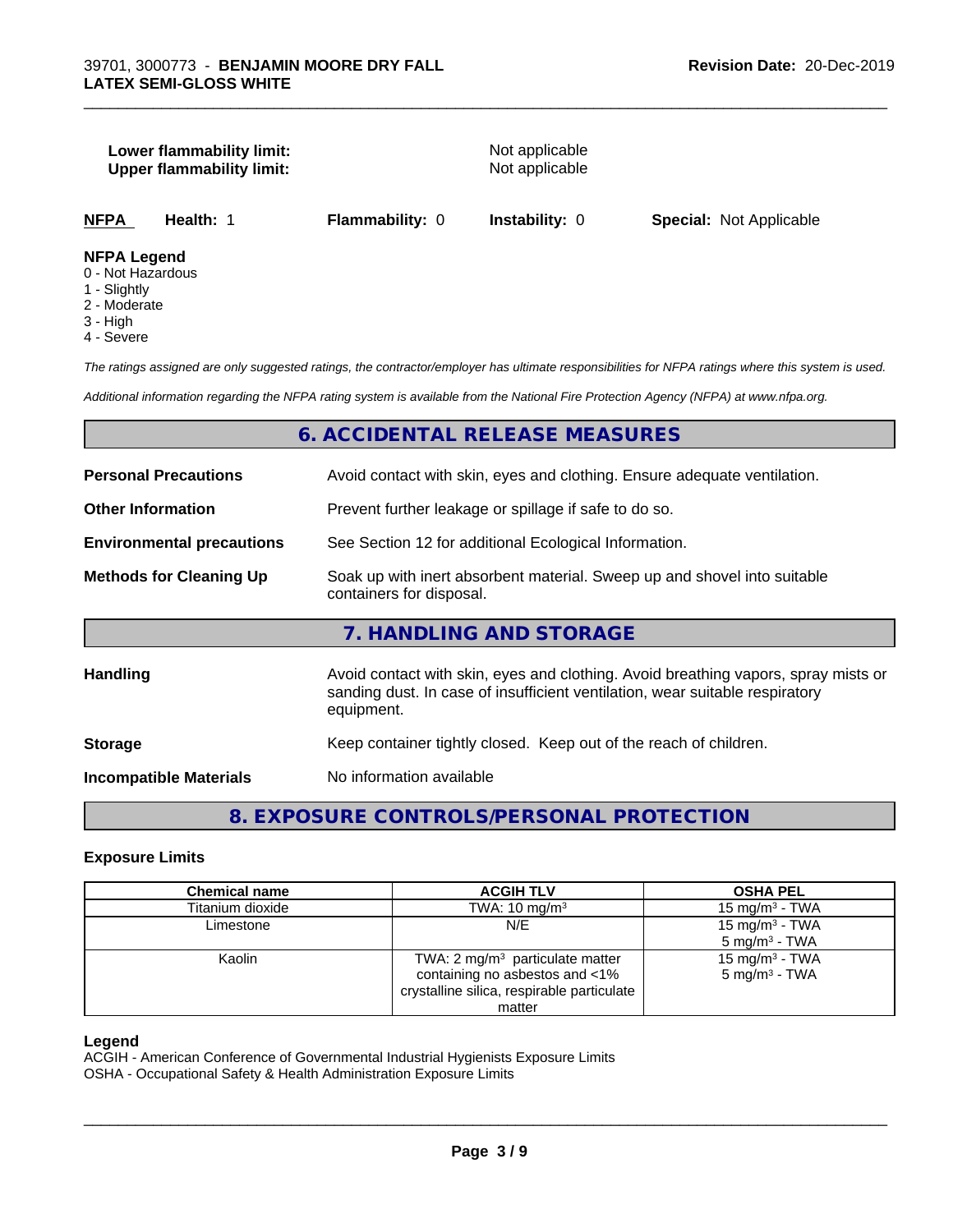N/E - Not Established

| <b>Engineering Measures</b>          | Ensure adequate ventilation, especially in confined areas.                                                                          |  |  |
|--------------------------------------|-------------------------------------------------------------------------------------------------------------------------------------|--|--|
| <b>Personal Protective Equipment</b> |                                                                                                                                     |  |  |
| <b>Eye/Face Protection</b>           | Safety glasses with side-shields.                                                                                                   |  |  |
| <b>Skin Protection</b>               | Protective gloves and impervious clothing.                                                                                          |  |  |
| <b>Respiratory Protection</b>        | In case of insufficient ventilation wear suitable respiratory equipment.                                                            |  |  |
| <b>Hygiene Measures</b>              | Avoid contact with skin, eyes and clothing. Remove and wash contaminated<br>clothing before re-use. Wash thoroughly after handling. |  |  |

# **9. PHYSICAL AND CHEMICAL PROPERTIES**

\_\_\_\_\_\_\_\_\_\_\_\_\_\_\_\_\_\_\_\_\_\_\_\_\_\_\_\_\_\_\_\_\_\_\_\_\_\_\_\_\_\_\_\_\_\_\_\_\_\_\_\_\_\_\_\_\_\_\_\_\_\_\_\_\_\_\_\_\_\_\_\_\_\_\_\_\_\_\_\_\_\_\_\_\_\_\_\_\_\_\_\_\_

| Appearance                            | liquid                   |
|---------------------------------------|--------------------------|
| Odor                                  | little or no odor        |
| <b>Odor Threshold</b>                 | No information available |
| Density (Ibs/gal)                     | $10.25 - 10.35$          |
| <b>Specific Gravity</b>               | $1.23 - 1.25$            |
| рH                                    | No information available |
| <b>Viscosity (cps)</b>                | No information available |
| Solubility(ies)                       | No information available |
| <b>Water solubility</b>               | No information available |
| <b>Evaporation Rate</b>               | No information available |
| Vapor pressure                        | No information available |
| Vapor density                         | No information available |
| Wt. % Solids                          | $45 - 55$                |
| Vol. % Solids                         | $35 - 45$                |
| Wt. % Volatiles                       | $45 - 55$                |
| Vol. % Volatiles                      | $55 - 65$                |
| <b>VOC Regulatory Limit (g/L)</b>     | < 50                     |
| <b>Boiling Point (°F)</b>             | 212                      |
| <b>Boiling Point (°C)</b>             | 100                      |
| Freezing point (°F)                   | 32                       |
| <b>Freezing Point (°C)</b>            | 0                        |
| Flash point (°F)                      | Not applicable           |
| Flash Point (°C)                      | Not applicable           |
| <b>Method</b>                         | Not applicable           |
| <b>Flammability (solid, gas)</b>      | Not applicable           |
| <b>Upper flammability limit:</b>      | Not applicable           |
| Lower flammability limit:             | Not applicable           |
| <b>Autoignition Temperature (°F)</b>  | No information available |
| <b>Autoignition Temperature (°C)</b>  | No information available |
| <b>Decomposition Temperature (°F)</b> | No information available |
| Decomposition Temperature (°C)        | No information available |
| <b>Partition coefficient</b>          | No information available |

# **10. STABILITY AND REACTIVITY**

**Reactivity Not Applicable** Not Applicable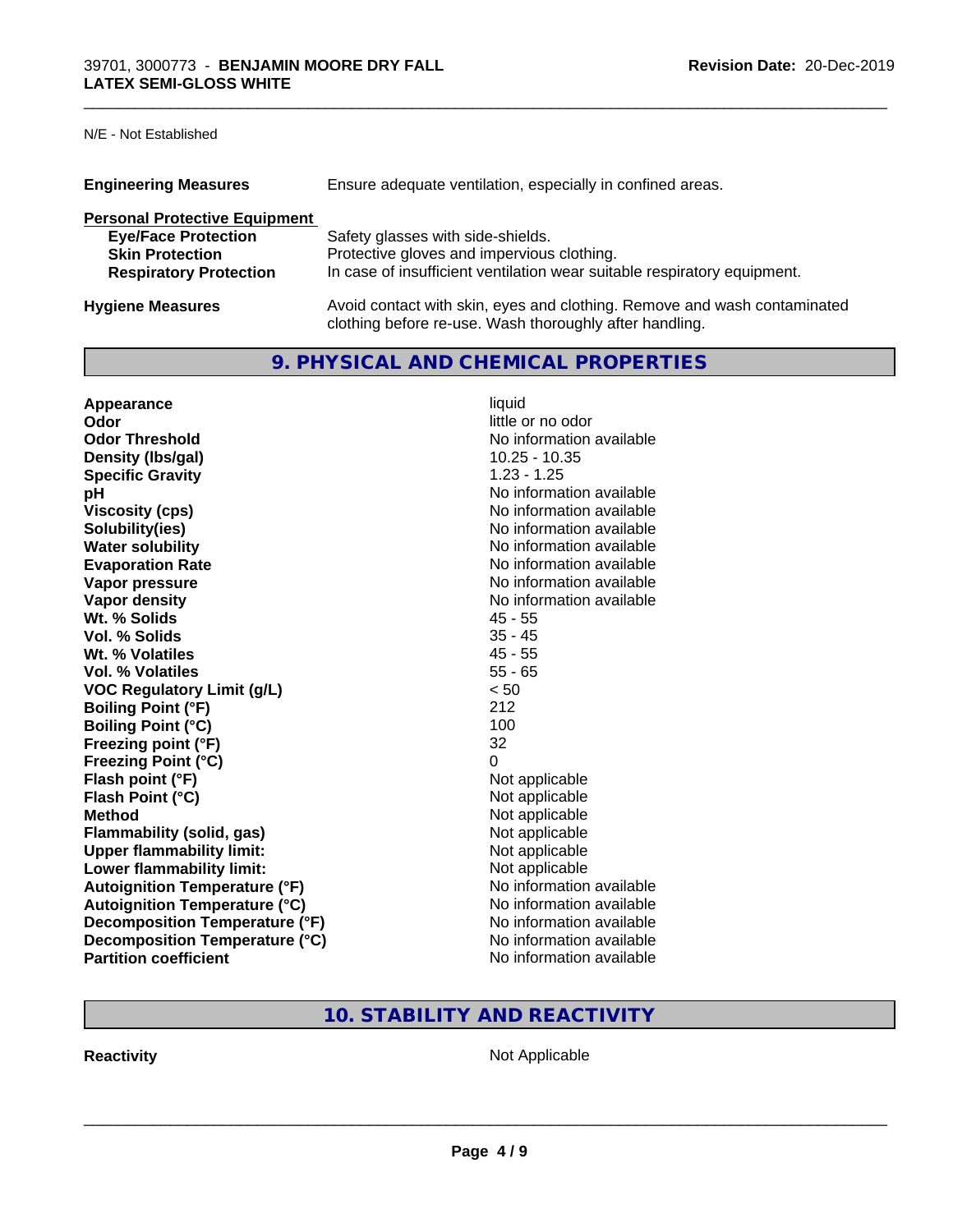| <b>Chemical Stability</b>               | Stable under normal conditions.          |
|-----------------------------------------|------------------------------------------|
| <b>Conditions to avoid</b>              | Prevent from freezing.                   |
| <b>Incompatible Materials</b>           | No materials to be especially mentioned. |
| <b>Hazardous Decomposition Products</b> | None under normal use.                   |
| Possibility of hazardous reactions      | None under normal conditions of use.     |

# **11. TOXICOLOGICAL INFORMATION**

\_\_\_\_\_\_\_\_\_\_\_\_\_\_\_\_\_\_\_\_\_\_\_\_\_\_\_\_\_\_\_\_\_\_\_\_\_\_\_\_\_\_\_\_\_\_\_\_\_\_\_\_\_\_\_\_\_\_\_\_\_\_\_\_\_\_\_\_\_\_\_\_\_\_\_\_\_\_\_\_\_\_\_\_\_\_\_\_\_\_\_\_\_

| <b>Product Information</b>               |                                                                                            |
|------------------------------------------|--------------------------------------------------------------------------------------------|
| Information on likely routes of exposure |                                                                                            |
| <b>Principal Routes of Exposure</b>      | Eye contact, skin contact and inhalation.                                                  |
| <b>Acute Toxicity</b>                    |                                                                                            |
| <b>Product Information</b>               | No information available                                                                   |
|                                          | Symptoms related to the physical, chemical and toxicological characteristics               |
| <b>Symptoms</b>                          | No information available                                                                   |
|                                          | Delayed and immediate effects as well as chronic effects from short and long-term exposure |
| Eye contact                              | May cause slight irritation.                                                               |
| <b>Skin contact</b>                      | Substance may cause slight skin irritation. Prolonged or repeated contact may dry          |
| <b>Inhalation</b>                        | skin and cause irritation.<br>May cause irritation of respiratory tract.                   |
| Ingestion                                | Ingestion may cause gastrointestinal irritation, nausea, vomiting and diarrhea.            |
| <b>Sensitization</b>                     | No information available                                                                   |
| <b>Neurological Effects</b>              | No information available.                                                                  |
| <b>Mutagenic Effects</b>                 | No information available.                                                                  |
| <b>Reproductive Effects</b>              | No information available.                                                                  |
| <b>Developmental Effects</b>             | No information available.                                                                  |
| <b>Target organ effects</b>              | No information available.                                                                  |
| <b>STOT - single exposure</b>            | No information available.                                                                  |
| <b>STOT - repeated exposure</b>          | No information available.                                                                  |
| Other adverse effects                    | No information available.                                                                  |
| <b>Aspiration Hazard</b>                 | No information available                                                                   |
|                                          |                                                                                            |

#### **Numerical measures of toxicity**

**The following values are calculated based on chapter 3.1 of the GHS document**

| ATEmix (oral)          | 57214 mg/kg   |
|------------------------|---------------|
| <b>ATEmix (dermal)</b> | 1208419 mg/kg |

## **Component Information**

| Chemical<br>, name    | <b>_D50</b><br>Jral <sup>-</sup> | <b>D50</b><br>$\rho$ err<br>mal | <b>Inhalation LC50</b> |
|-----------------------|----------------------------------|---------------------------------|------------------------|
| l itanıum.<br>dioxide | LOOOO<br>Rat<br>ma/ka<br>uuu     |                                 |                        |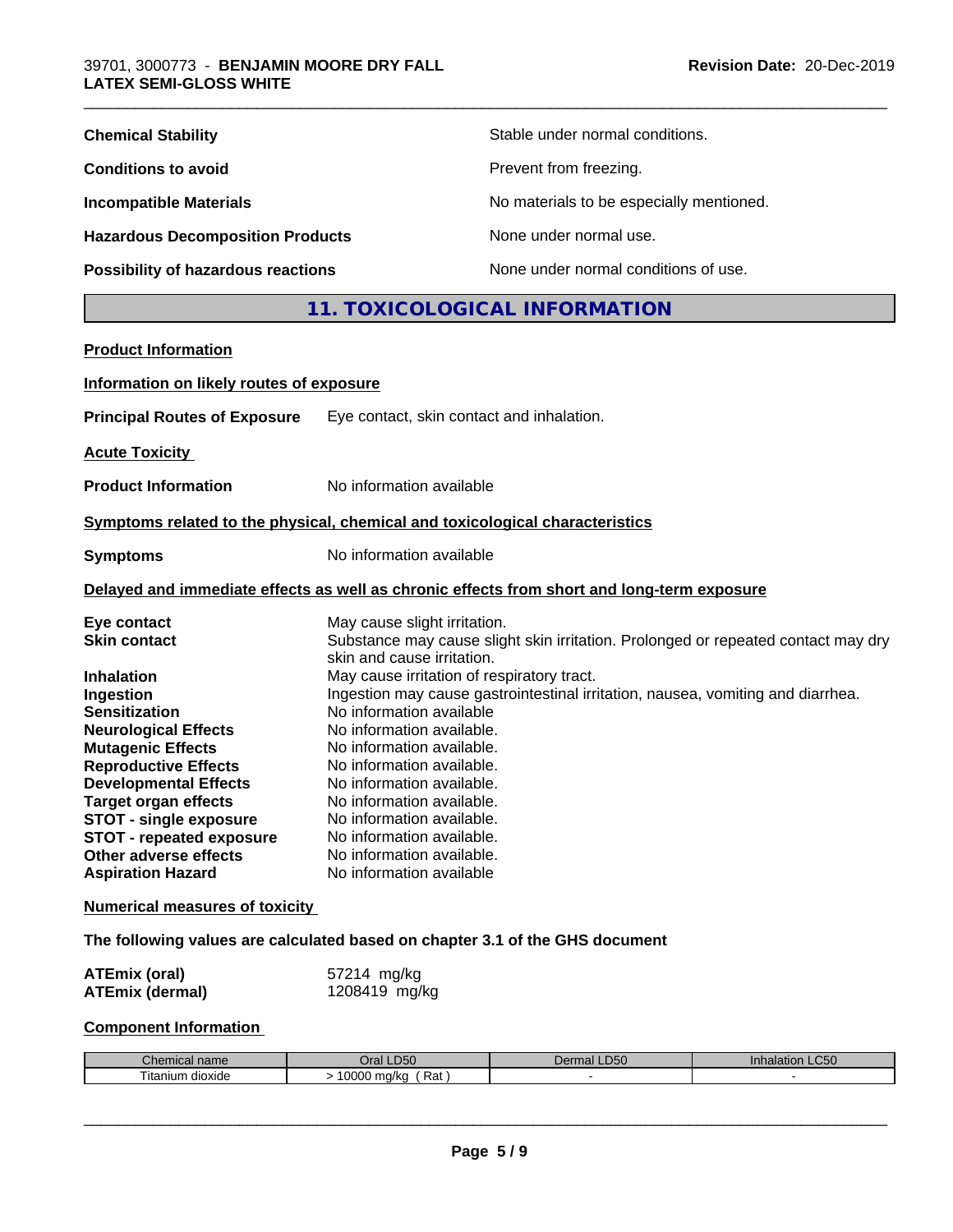| 13463-67-7                      |                      |                     |  |
|---------------------------------|----------------------|---------------------|--|
| Kaolin                          | $>$ 5000 mg/kg (Rat) | > 5000 mg/kg (Rat)  |  |
| 1332-58-7                       |                      |                     |  |
| Propanoic acid, 2-methyl-,      | $= 3200$ mg/kg (Rat) | > 15200 mg/kg (Rat) |  |
| monoester with                  |                      |                     |  |
| 2,2,4-trimethyl-1,3-pentanediol |                      |                     |  |
| 25265-77-4                      |                      |                     |  |

\_\_\_\_\_\_\_\_\_\_\_\_\_\_\_\_\_\_\_\_\_\_\_\_\_\_\_\_\_\_\_\_\_\_\_\_\_\_\_\_\_\_\_\_\_\_\_\_\_\_\_\_\_\_\_\_\_\_\_\_\_\_\_\_\_\_\_\_\_\_\_\_\_\_\_\_\_\_\_\_\_\_\_\_\_\_\_\_\_\_\_\_\_

#### **Carcinogenicity**

*The information below indicateswhether each agency has listed any ingredient as a carcinogen:.*

| <b>Chemical name</b>    | <b>IARC</b>          | <b>NTP</b> | <b>OSHA</b> |
|-------------------------|----------------------|------------|-------------|
|                         | Possible Human<br>2B |            | Listed      |
| ' Titanium J<br>dioxide | Carcinogen           |            |             |

• Although IARC has classified titanium dioxide as possibly carcinogenic to humans (2B), their summary concludes: "No significant exposure to titanium dioxide is thought to occur during the use of products in which titanium dioxide is bound to other materials, such as paint."

#### **Legend**

IARC - International Agency for Research on Cancer NTP - National Toxicity Program OSHA - Occupational Safety & Health Administration

**12. ECOLOGICAL INFORMATION**

## **Ecotoxicity Effects**

The environmental impact of this product has not been fully investigated.

#### **Product Information**

#### **Acute Toxicity to Fish**

No information available

#### **Acute Toxicity to Aquatic Invertebrates**

No information available

#### **Acute Toxicity to Aquatic Plants**

No information available

#### **Persistence / Degradability**

No information available.

#### **Bioaccumulation**

There is no data for this product.

#### **Mobility in Environmental Media**

No information available.

#### **Ozone**

No information available

#### **Component Information**

#### **Acute Toxicity to Fish**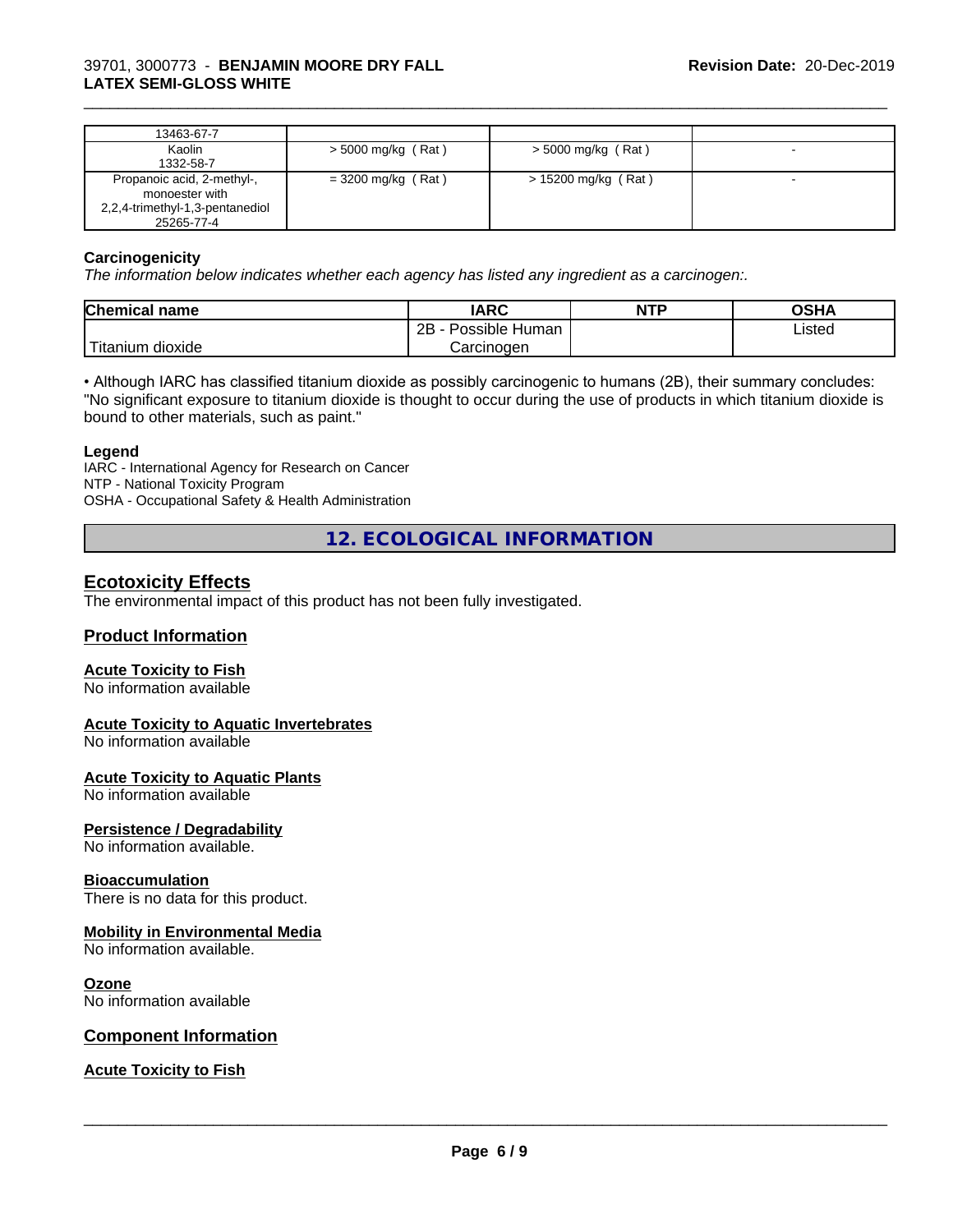## Titanium dioxide

 $LC50:$  > 1000 mg/L (Fathead Minnow - 96 hr.)

#### **Acute Toxicity to Aquatic Invertebrates**

No information available

#### **Acute Toxicity to Aquatic Plants**

No information available

|                              | 13. DISPOSAL CONSIDERATIONS                                                                                                                                                                                               |
|------------------------------|---------------------------------------------------------------------------------------------------------------------------------------------------------------------------------------------------------------------------|
| <b>Waste Disposal Method</b> | Dispose of in accordance with federal, state, and local regulations. Local<br>requirements may vary, consult your sanitation department or state-designated<br>environmental protection agency for more disposal options. |
|                              | 14. TRANSPORT INFORMATION                                                                                                                                                                                                 |
| <b>DOT</b>                   | Not regulated                                                                                                                                                                                                             |
| <b>ICAO/IATA</b>             | Not regulated                                                                                                                                                                                                             |
| <b>IMDG/IMO</b>              | Not regulated                                                                                                                                                                                                             |
|                              | <b>15. REGULATORY INFORMATION</b>                                                                                                                                                                                         |

\_\_\_\_\_\_\_\_\_\_\_\_\_\_\_\_\_\_\_\_\_\_\_\_\_\_\_\_\_\_\_\_\_\_\_\_\_\_\_\_\_\_\_\_\_\_\_\_\_\_\_\_\_\_\_\_\_\_\_\_\_\_\_\_\_\_\_\_\_\_\_\_\_\_\_\_\_\_\_\_\_\_\_\_\_\_\_\_\_\_\_\_\_

# **International Inventories**

| <b>TSCA: United States</b> | Yes - All components are listed or exempt. |
|----------------------------|--------------------------------------------|
| <b>DSL: Canada</b>         | Yes - All components are listed or exempt. |

### **Federal Regulations**

### **SARA 311/312 hazardous categorization**

| Acute health hazard               | No |
|-----------------------------------|----|
| Chronic Health Hazard             | Nο |
| Fire hazard                       | N٥ |
| Sudden release of pressure hazard | Nο |
| Reactive Hazard                   | N٥ |

#### **SARA 313**

Section 313 of Title III of the Superfund Amendments and Reauthorization Act of 1986 (SARA). This product contains a chemical or chemicals which are subject to the reporting requirements of the Act and Title 40 of the Code of Federal Regulations, Part 372:

*None*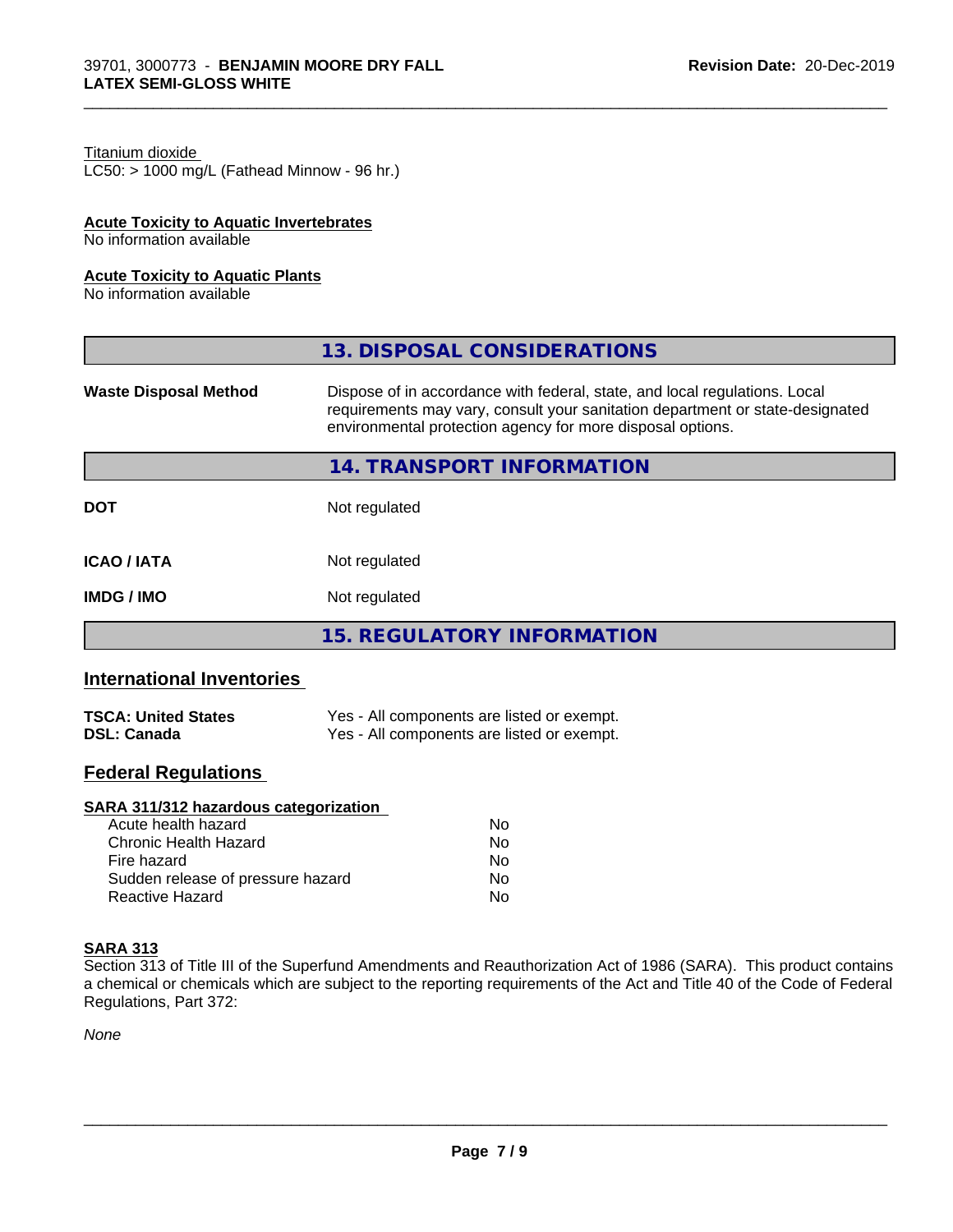#### **Clean Air Act,Section 112 Hazardous Air Pollutants (HAPs) (see 40 CFR 61)**

This product contains the following HAPs:

*None*

## **US State Regulations**

#### **California Proposition 65**

# **AVIMARNING:** Cancer and Reproductive Harm– www.P65warnings.ca.gov

#### **State Right-to-Know**

| <b>Chemical name</b> | <b>Massachusetts</b> | <b>New Jersey</b> | Pennsylvania |
|----------------------|----------------------|-------------------|--------------|
| Water                |                      |                   |              |
| Titanium dioxide     |                      |                   |              |
| Limestone            |                      |                   |              |
| Kaolin               |                      |                   |              |
| Silica amorphous     |                      |                   |              |

\_\_\_\_\_\_\_\_\_\_\_\_\_\_\_\_\_\_\_\_\_\_\_\_\_\_\_\_\_\_\_\_\_\_\_\_\_\_\_\_\_\_\_\_\_\_\_\_\_\_\_\_\_\_\_\_\_\_\_\_\_\_\_\_\_\_\_\_\_\_\_\_\_\_\_\_\_\_\_\_\_\_\_\_\_\_\_\_\_\_\_\_\_

#### **Legend**

X - Listed

# **16. OTHER INFORMATION**

| <b>HMIS</b> | <b>Health:</b> 1 | <b>Flammability: 0</b> | <b>Reactivity: 0</b> |  |
|-------------|------------------|------------------------|----------------------|--|

#### **HMIS Legend**

- 0 Minimal Hazard
- 1 Slight Hazard
- 2 Moderate Hazard
- 3 Serious Hazard
- 4 Severe Hazard
- \* Chronic Hazard

X - Consult your supervisor or S.O.P. for "Special" handling instructions.

*Note: The PPE rating has intentionally been left blank. Choose appropriate PPE that will protect employees from the hazards the material will present under the actual normal conditions of use.*

*Caution: HMISÒ ratings are based on a 0-4 rating scale, with 0 representing minimal hazards or risks, and 4 representing significant hazards or risks. Although HMISÒ ratings are not required on MSDSs under 29 CFR 1910.1200, the preparer, has chosen to provide them. HMISÒ ratings are to be used only in conjunction with a fully implemented HMISÒ program by workers who have received appropriate HMISÒ training. HMISÒ is a registered trade and service mark of the NPCA. HMISÒ materials may be purchased exclusively from J. J. Keller (800) 327-6868.*

 **WARNING!** If you scrape, sand, or remove old paint, you may release lead dust. LEAD IS TOXIC. EXPOSURE TO LEAD DUST CAN CAUSE SERIOUS ILLNESS, SUCH AS BRAIN DAMAGE, ESPECIALLY IN CHILDREN. PREGNANT WOMEN SHOULD ALSO AVOID EXPOSURE.Wear a NIOSH approved respirator to control lead exposure. Clean up carefully with a HEPA vacuum and a wet mop. Before you start, find out how to protect yourself and your family by contacting the National Lead Information Hotline at 1-800-424-LEAD or log on to www.epa.gov/lead.